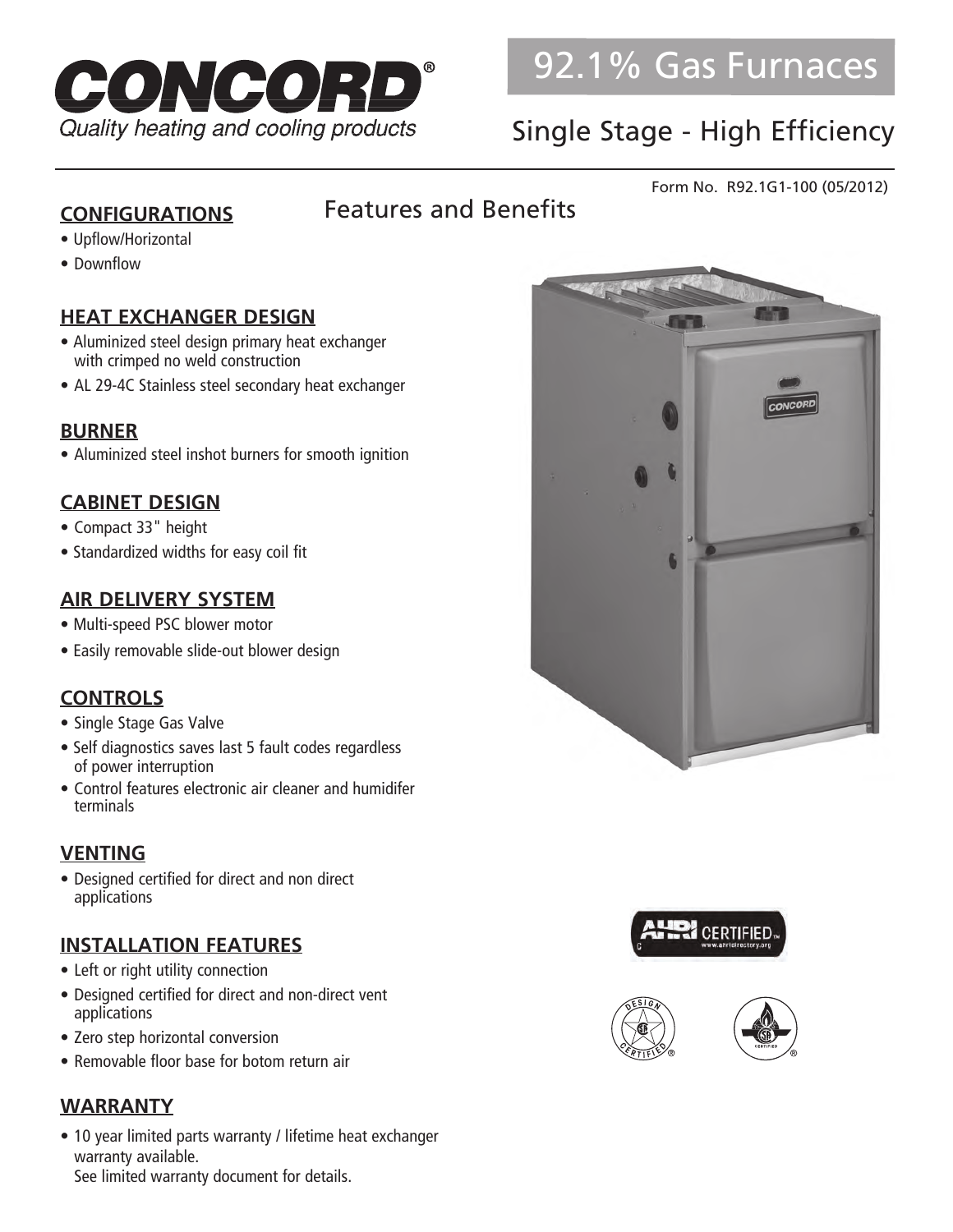#### Model Number Guide



### Physical and Electrical Data

|                     | Model         | Input<br>(Btuh) | Output<br>(Btuh) | <b>AFUE</b><br>(ICS) | Nom.<br>Cooling<br>Capacity | Gas<br>Inlet<br>(in.) | Volts/<br>Hz/<br>Phase | Max.<br>Time<br>Delay<br><b>Breaker</b><br>or Fuse | Nominal<br>F.L.A. | Trans.<br>(V.A.) | Approx.<br>Shipping<br>Weight<br>(lbs.) |
|---------------------|---------------|-----------------|------------------|----------------------|-----------------------------|-----------------------|------------------------|----------------------------------------------------|-------------------|------------------|-----------------------------------------|
|                     | 92G1UH045BP08 | 44,000          | 41,000           | 92.1%                | $1.5 - 2$                   | 1/2                   | $120 - 60 - 1$         | 15                                                 | 3.1               | 40               | 120                                     |
|                     | 92G1UH045BP12 | 44,000          | 42,000           | 92.1%                | $2.5 - 3$                   | 1/2                   | $120 - 60 - 1$         | 15                                                 | 6.1               | 40               | 122                                     |
|                     | 92G1UH070BP08 | 66,000          | 62,000           | 92.1%                | $1.5 - 2$                   | 1/2                   | $120 - 60 - 1$         | 15                                                 | 3.1               | 40               | 125                                     |
| Upflow / Horizontal | 92G1UH070BP12 | 66,000          | 62,000           | 92.1%                | $2.5 - 3$                   | 1/2                   | $120 - 60 - 1$         | 15                                                 | 6.1               | 40               | 127                                     |
|                     | 92G1UH090CP12 | 88,000          | 83,000           | 92.1%                | $2 - 3$                     | 1/2                   | $120 - 60 - 1$         | 15                                                 | 6.1               | 40               | 143                                     |
|                     | 92G1UH090CP16 | 88,000          | 83,000           | 92.1%                | $3 - 4$                     | 1/2                   | $120 - 60 - 1$         | 15                                                 | 8.2               | 40               | 146                                     |
|                     | 92G1UH110CP16 | 110,000         | 104,000          | 92.1%                | $3 - 4$                     | 1/2                   | $120 - 60 - 1$         | 15                                                 | 8.2               | 40               | 155                                     |
|                     | 92G1UH110CP20 | 110,000         | 104,000          | 92.1%                | $4 - 5$                     | 1/2                   | $120 - 60 - 1$         | 15                                                 | 10.0              | 40               | 161                                     |
|                     | 92G1UH135DP20 | 135,000         | 124,000          | 92.1%                | $4 - 5$                     | 1/2                   | $120 - 60 - 1$         | 15                                                 | 10.0              | 40               | 178                                     |
| Downflow            | 92G1DF045BP12 | 44,000          | 42,000           | 92.1%                | $2.5 - 3$                   | 1/2                   | $120 - 60 - 1$         | 15                                                 | 6.1               | 40               | 124                                     |
|                     | 92G1DF070BP12 | 66,000          | 62,000           | 92.1%                | $2.5 - 3$                   | 1/2                   | $120 - 60 - 1$         | 15                                                 | 6.1               | 40               | 129                                     |
|                     | 92G1DF090CP16 | 88,000          | 84,000           | 92.1%                | $3 - 4$                     | 1/2                   | $120 - 60 - 1$         | 15                                                 | 8.2               | 40               | 147                                     |
|                     | 92G1DF110CP20 | 110,000         | 104,000          | 92.1%                | $4 - 5$                     | 1/2                   | $120 - 60 - 1$         | 20                                                 | 11.5              | 40               | 162                                     |

Note: For vent length and clearances to combustibles, please reference installation instructions.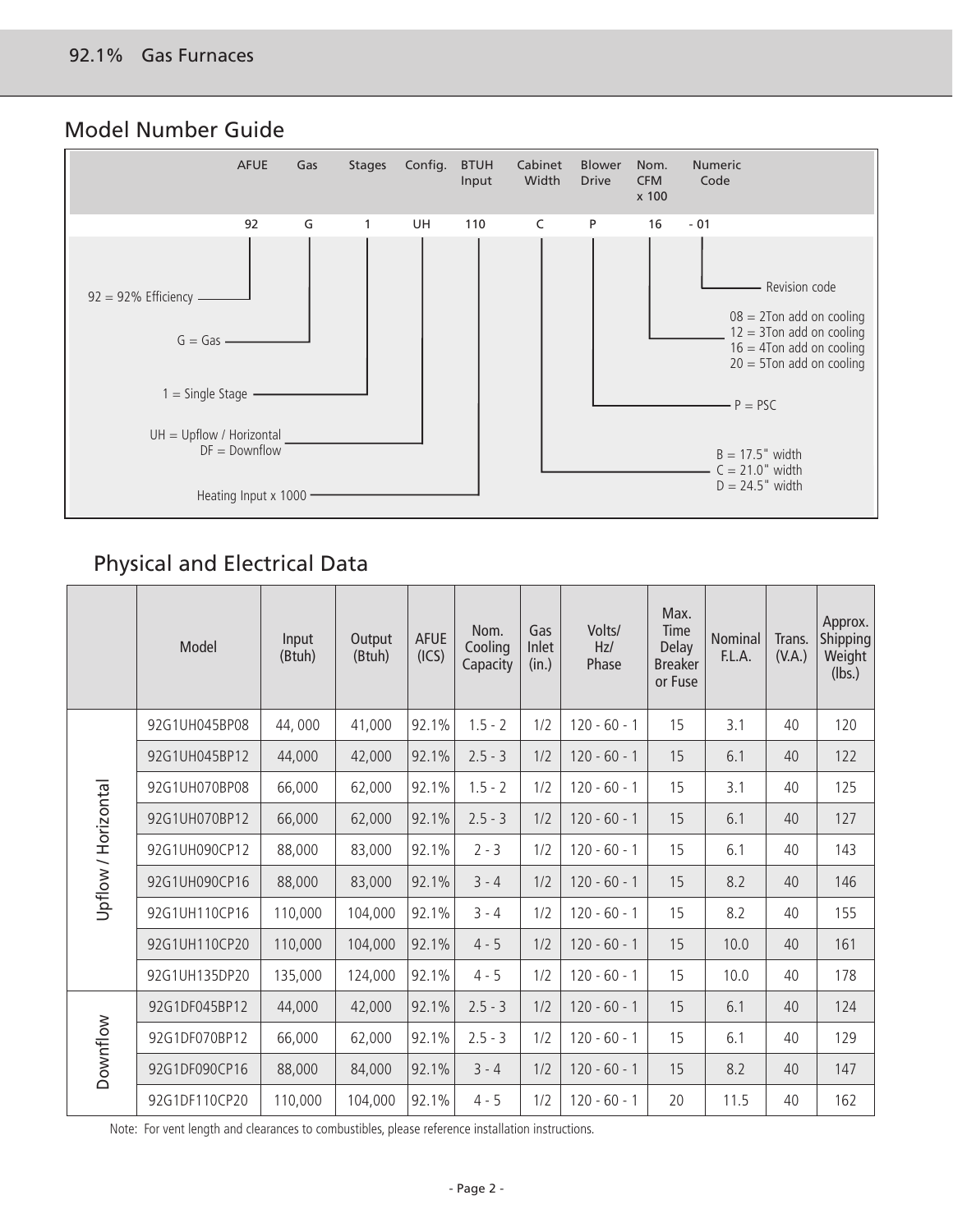### Blower Performance Data

|                     |               |                       |                       | CFM @External Static Pressure - " w.c. |                        |      |      |      |      |      |      |      |      |
|---------------------|---------------|-----------------------|-----------------------|----------------------------------------|------------------------|------|------|------|------|------|------|------|------|
|                     | Model         | Motor<br>Size<br>(hp) | <b>Blower</b><br>Size | Temp<br>Rise<br>$(^{\circ}F)$          | <b>Blower</b><br>Speed | 0.20 | 0.30 | 0.40 | 0.50 | 0.60 | 0.70 | 0.80 | 0.90 |
|                     |               |                       |                       |                                        | High                   | 1125 | 1090 | 1065 | 1020 | 945  | 910  | 790  | 735  |
|                     | 92G1UH045BP08 | 1/5                   | $10 \times 8$         | $40 - 70$                              | Med/High               | 895  | 870  | 865  | 825  | 780  | 740  | 670  | 575  |
|                     |               |                       |                       |                                        | Med                    | 755  | 725  | 715  | 675  | 640  | 585  | 510  | 460  |
|                     |               |                       |                       |                                        | Low                    | 680  | 660  | 635  | 605  | 555  | 505  | 455  | 390  |
|                     |               |                       |                       |                                        | High                   | 1550 | 1480 | 1425 | 1355 | 1320 | 1225 | 1135 | 1025 |
|                     | 92G1UH045BP12 | 1/3                   | $10 \times 8$         | $25 - 55$                              | Med/High               | 1330 | 1295 | 1280 | 1190 | 1165 | 1110 | 1050 | 950  |
|                     |               |                       |                       |                                        | Med                    | 1150 | 1140 | 1105 | 1085 | 1030 | 975  | 920  | 800  |
|                     |               |                       |                       |                                        | Low                    | 1000 | 975  | 970  | 940  | 900  | 855  | 780  | 700  |
|                     |               |                       |                       |                                        | High                   | 1125 | 1090 | 1065 | 1020 | 945  | 910  | 790  | 735  |
|                     | 92G1UH070BP08 |                       | $10 \times 8$         | $50 - 80$                              | Med/High               | 895  | 870  | 865  | 825  | 780  | 740  | 670  | 575  |
|                     |               | 1/5                   |                       |                                        | Med                    | 755  | 725  | 715  | 675  | 640  | 585  | 510  | 460  |
|                     |               |                       |                       |                                        | Low                    | 680  | 660  | 635  | 605  | 555  | 505  | 455  | 390  |
| Upflow / Horizontal | 92G1UH070BP12 |                       | $10 \times 8$         | $40 - 70$                              | High                   | 1535 | 1440 | 1405 | 1340 | 1255 | 1165 | 1060 | 955  |
|                     |               | 1/3                   |                       |                                        | Med/High               | 1340 | 1300 | 1255 | 1200 | 1125 | 1080 | 990  | 895  |
|                     |               |                       |                       |                                        | Med                    | 1150 | 1110 | 1075 | 1045 | 995  | 935  | 870  | 750  |
|                     |               |                       |                       |                                        | Low                    | 1025 | 1000 | 975  | 945  | 875  | 820  | 750  | 660  |
|                     | 92G1UH090CP12 | 1/3                   | $10 \times 8$         | $50 - 80$                              | High                   | 1565 | 1525 | 1485 | 1431 | 1365 | 1295 | 1200 | 1060 |
|                     |               |                       |                       |                                        | Med/High               | 1335 | 1300 | 1295 | 1260 | 1210 | 1155 | 1065 | 955  |
|                     |               |                       |                       |                                        | Med                    | 1145 | 1135 | 1110 | 1090 | 1035 | 995  | 930  | 820  |
|                     |               |                       |                       |                                        | Low                    | 970  | 965  | 960  | 940  | 900  | 860  | 745  | 695  |
|                     | 92G1UH090CP16 | 1/2                   | $10 \times 10$        | $40 - 70$                              | High                   | 1925 | 1850 | 1790 | 1700 | 1610 | 1540 | 1415 | 1270 |
|                     |               |                       |                       |                                        | Med/High               | 1675 | 1640 | 1575 | 1540 | 1455 | 1365 | 1265 | 1165 |
|                     |               |                       |                       |                                        | Med                    | 1405 | 1400 | 1395 | 1350 | 1295 | 1225 | 1125 | 1060 |
|                     |               |                       |                       |                                        | Low                    | 1205 | 1175 | 1170 | 1140 | 1100 | 1030 | 980  | 900  |
|                     |               |                       |                       |                                        | High                   | 1935 | 1885 | 1830 | 1750 | 1660 | 1540 | 1420 | 1290 |
|                     |               |                       |                       |                                        | Med/High               | 1675 | 1660 | 1585 | 1565 | 1485 | 1380 | 1290 | 1175 |
|                     | 92G1UH110CP16 |                       | $1/2$   10 x 10       | $50 - 80$                              | Med                    | 1455 | 1410 | 1385 | 1320 | 1280 | 1230 | 1140 | 1045 |
|                     |               |                       |                       |                                        | Low                    | 1230 | 1200 | 1190 | 1165 | 1105 | 1060 | 945  | 850  |
|                     |               |                       |                       |                                        | High                   | 2370 | 2270 | 2185 | 2115 | 2020 | 1910 | 1815 | 1680 |
|                     |               |                       |                       |                                        | Med/High               | 2180 | 2120 | 1995 | 1955 | 1865 | 1765 | 1675 | 1575 |
|                     | 92G1UH110CP20 | 3/4                   | 111/2 X 10            | $40 - 70$                              | Med                    | 1950 | 1885 | 1835 | 1760 | 1721 | 1630 | 1555 | 1440 |
|                     |               |                       |                       |                                        | Low                    | 1670 | 1635 | 1605 | 1545 | 1485 | 1425 | 1330 | 1275 |
|                     |               |                       |                       |                                        | High                   | 2350 | 2260 | 2135 | 2095 | 1980 | 1885 | 1810 | 1690 |
|                     |               |                       | $11\frac{1}{2}$ X 10  |                                        | Med/High               | 2170 | 2100 | 2050 | 1950 | 1875 | 1820 | 1690 | 1620 |
|                     | 92G1UH135DP20 | 3/4                   |                       | $45 - 75$                              | Med                    | 1945 | 1915 | 1825 | 1805 | 1720 | 1680 | 1580 | 1505 |
|                     |               |                       |                       |                                        | Low                    | 1710 | 1675 | 1655 | 1575 | 1540 | 1480 | 1405 | 1360 |

Blower Performance Data continues on next page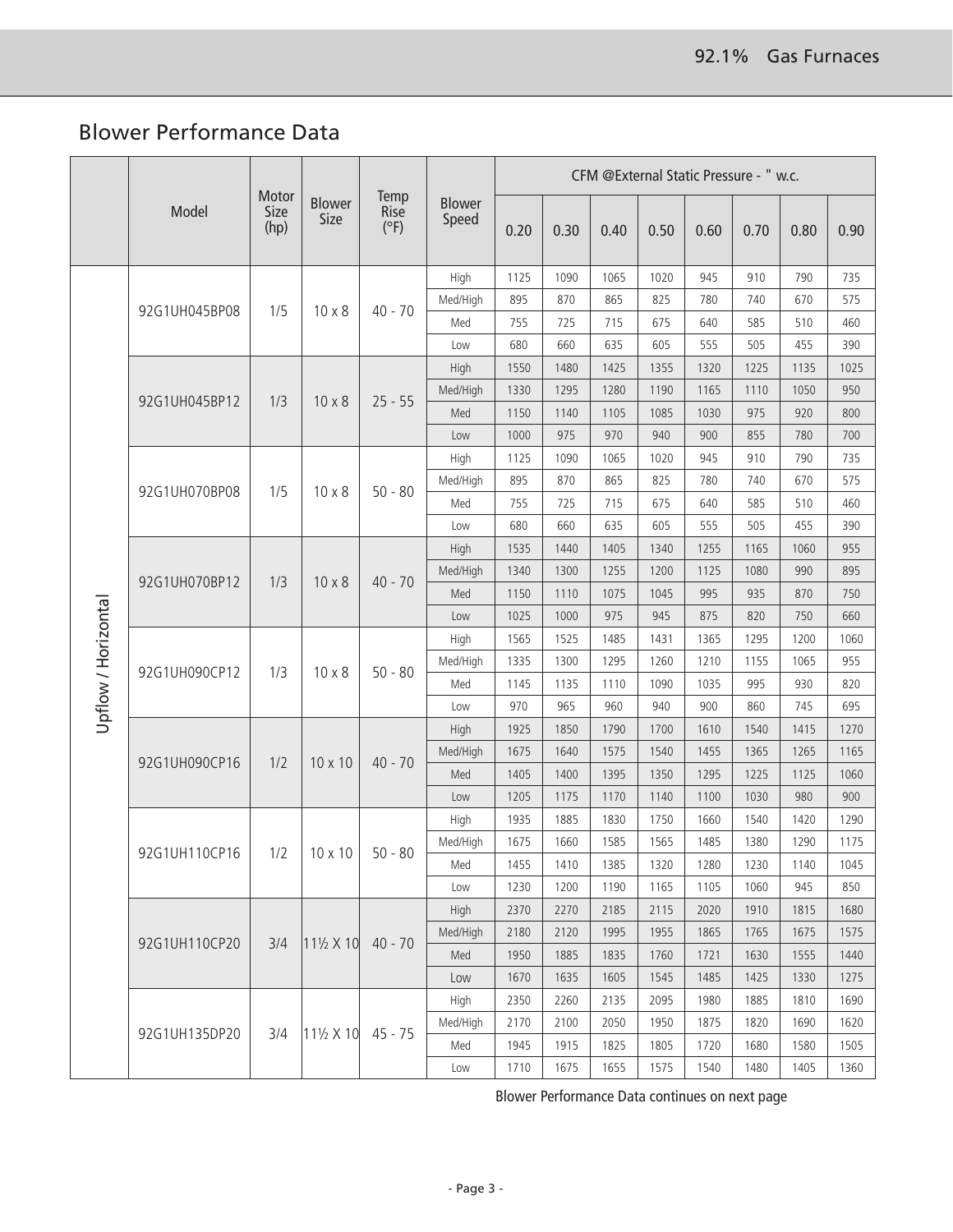### Blower Performance Data

Blower Performance Data continued from previous page

|          |               | Motor        | <b>Blower</b><br><b>Size</b> | <b>Temp</b><br><b>Rise</b><br>(°F) | <b>Blower</b><br>Speed | CFM @External Static Pressure - " w.c. |      |      |      |      |      |      |      |
|----------|---------------|--------------|------------------------------|------------------------------------|------------------------|----------------------------------------|------|------|------|------|------|------|------|
|          | Model         | Size<br>(hp) |                              |                                    |                        | 0.20                                   | 0.30 | 0.40 | 0.50 | 0.60 | 0.70 | 0.80 | 0.90 |
|          |               | 1/3          | $10 \times 8$                | $25 - 55$                          | High                   | 1500                                   | 1450 | 1350 | 1300 | 1195 | 1140 | 1025 | 945  |
|          | 92G1DF045BP12 |              |                              |                                    | Med/High               | 1340                                   | 1290 | 1235 | 1170 | 1095 | 1020 | 920  | 800  |
|          |               |              |                              |                                    | Med                    | 1165                                   | 1125 | 1090 | 1035 | 990  | 895  | 840  | 700  |
|          |               |              |                              |                                    | Low                    | 1015                                   | 975  | 920  | 875  | 840  | 780  | 695  | 605  |
| Downflow | 92G1DF070BP12 |              |                              | $50 - 80$                          | High                   | 1405                                   | 1355 | 1305 | 1270 | 1175 | 1105 | 1040 | 920  |
|          |               | 1/3          | $10 \times 8$                |                                    | Med/High               | 1255                                   | 1225 | 1165 | 1110 | 1080 | 1000 | 925  | 825  |
|          |               |              |                              |                                    | Med                    | 1055                                   | 1045 | 1010 | 975  | 925  | 855  | 790  | 680  |
|          |               |              |                              |                                    | Low                    | 930                                    | 900  | 890  | 835  | 815  | 745  | 670  | 560  |
|          | 92G1DF090CP16 | 1/2          | $10 \times 10$               | $40 - 70$                          | High                   | 1910                                   | 1825 | 1730 | 1630 | 1530 | 1430 | 1300 | 1185 |
|          |               |              |                              |                                    | Med/High               | 1775                                   | 1705 | 1620 | 1530 | 1450 | 1340 | 1245 | 1110 |
|          |               |              |                              |                                    | Med                    | 1575                                   | 1530 | 1475 | 1405 | 1330 | 1260 | 1145 | 1045 |
|          |               |              |                              |                                    | Low                    | 1340                                   | 1325 | 1285 | 1240 | 1175 | 1095 | 1015 | 915  |
|          |               | $\mathbf{1}$ | $11\frac{1}{2}$ X 10         |                                    | High                   | 2285                                   | 2220 | 2185 | 2045 | 1965 | 1820 | 1625 | 1455 |
|          |               |              |                              | $50 - 80$                          | Med/High               | 2120                                   | 2015 | 1950 | 1830 | 1710 | 1610 | 1510 | 1390 |
|          | 92G1DF110CP20 |              |                              |                                    | Med                    | 1850                                   | 1770 | 1750 | 1680 | 1575 | 1495 | 1400 | 1350 |
|          |               |              |                              |                                    | Low                    | 1540                                   | 1535 | 1530 | 1500 | 1445 | 1370 | 1315 | 1210 |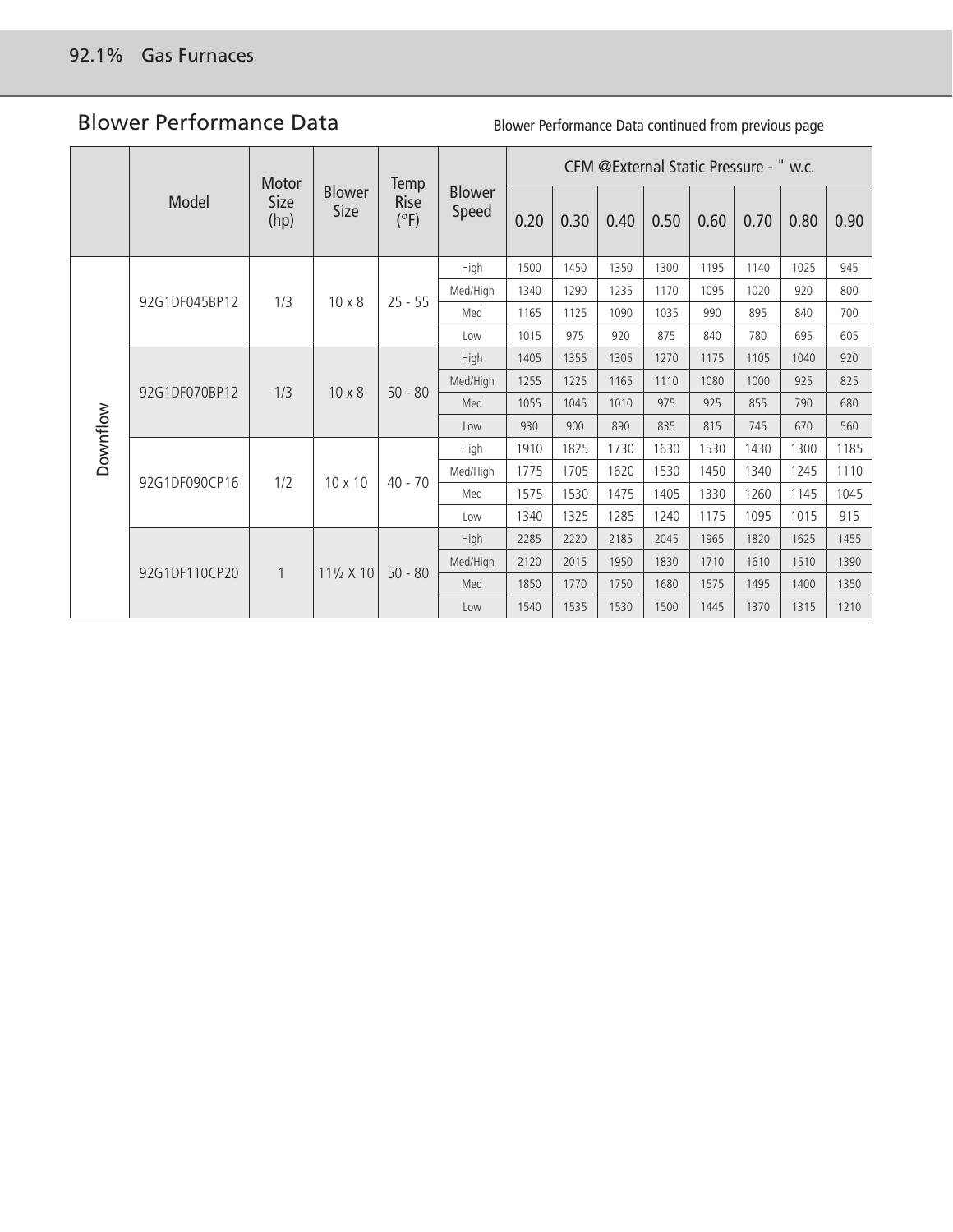## Dimensions (in.)

|                  | Model           | A          | B          | C          | D          |  |
|------------------|-----------------|------------|------------|------------|------------|--|
|                  | A92G1UH045BP08  | $17 - 1/2$ | $16 - 3/8$ | 16         | $7 - 5/8$  |  |
|                  | A92G1UH045BP12  | $17 - 1/2$ | $16 - 3/8$ | 16         | $7 - 5/8$  |  |
|                  | A92G1UH070BP08  | $17 - 1/2$ | $16 - 3/8$ | 16         | $7 - 5/8$  |  |
|                  | A92G1UH070BP12  | $17 - 1/2$ | $16 - 3/8$ | 16         | $7 - 5/8$  |  |
|                  | A92G1UH090CP12  | 21         | $19 - 7/8$ | $19 - 1/2$ | $9 - 3/8$  |  |
| Jpflow/Horizonta | A92G1UH090CP16  | 21         | $19 - 7/8$ | $19 - 1/2$ | $9 - 3/8$  |  |
|                  | A92G1UH0110CP16 | 21         | $19 - 7/8$ | $19 - 1/2$ | $9 - 3/8$  |  |
|                  | A92G1UH0110CP20 | 21         | $19 - 7/8$ | $19 - 1/2$ | $9 - 3/8$  |  |
|                  | A92G1UH0135DP20 | $24 - 1/2$ | $23 - 3/8$ | 23         | $11 - 1/8$ |  |
| Downflow         | A92G1DF045BP12  | $17 - 1/2$ | $16 - 3/8$ | 16         | $15 - 1/2$ |  |
|                  | A92G1DF070BP12  | $17 - 1/2$ | $16 - 3/8$ | 16         | $15 - 1/2$ |  |
|                  | A92G1DF090CP16  | 21         | $19 - 7/8$ | $19 - 1/2$ | 19         |  |
|                  | A92G1DF110CP20  | 21         | $19 - 7/8$ | $19 - 1/2$ | 19         |  |

Front View $\overline{A}$  $\mathbf{B}$ ъ



33

Downflow







Top View

 $24$   $7/8$ <br> $24$   $3/8$ 

F.

্চ Ŧ

Ò,

 $1 - 7$ 

D.

Upflow / Horizontal